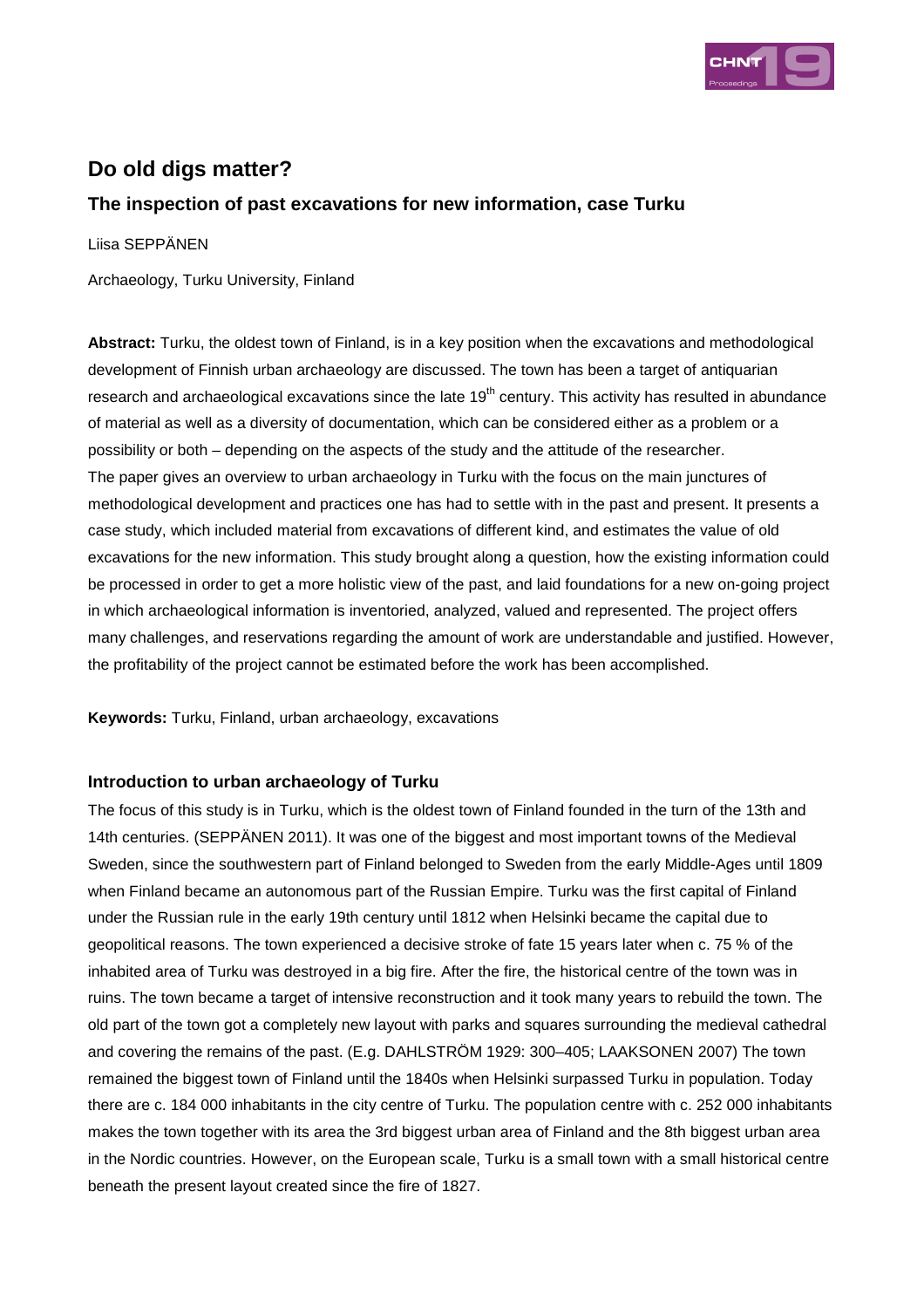

When we study the history and especially the medieval history of Turku, archaeology has a very significant role since the number of written sources is very limited. On the basis of survived old documents, it is impossible to get a picture of the buildings and environment and the physical structure of the town. The written sources are mainly related to ecclesiastical services and legal assignments, and the information about everyday life, ordinary people and living environment comes mainly from archaeological excavations. This was understood quite early among the pioneers of Turku archaeology, who studied the history of Turku and were responsible for the first excavations. This first wave of archaeology can be traced to the 1880s – early 20th c., which is quite late and can be connected to the rise of national romanticism. Archaeological excavations – or rather large earthmoving projects related to construction activities with archeological observations – were carried out in large quantities in the early 20th century. The hidden history attracted the people who started collecting artefacts and delivered them to the newly established Historical Museum of Turku founded in 1881. The primary mission of the museum was to make a comprehensive study of the history of Turku in a form of publications. According to the operational principles, the museum exhibitions were of secondary importance and subordinated for the main purpose mentioned above. In the beginning, the collections were focused on the material related exclusively to the history of Turku, but it did not take longer than a year when the collections were extended to cover other objects too. (DRAKE 1984: 95–96; 1995: 8–51)

Although archaeology attracted and local history was valued of high importance, the urban archaeology was mainly limited to making the observations of ruins and collecting a selection of artefacts. One of the first pioneers of Turku archaeology, Hjalmar Appelgren, pondered on how to distinguish the layers and constructions representing different phases and periods and understood the importance of finds and contexts as a tool for dating different layers. (APPELGREN 1902; TAAVITSAINEN 2003a: 9) However, the documentation of sections and contexts during this first phase of Turku archaeology seems to be subordinated to the observation of ruins and accumulation of museum collections. (Fig.1)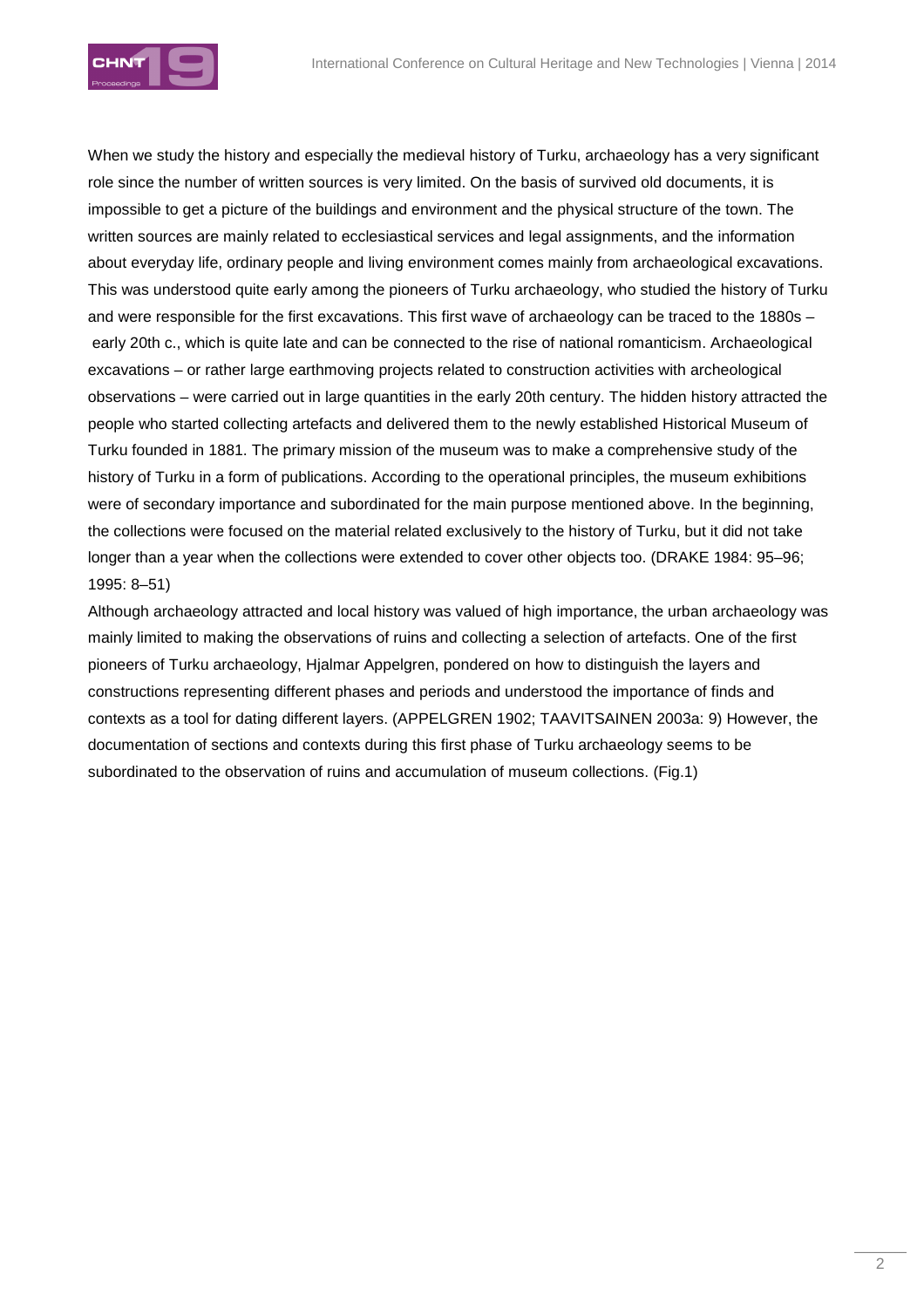



Fig. 1 – In the heyday of Finnish National Romanticism (the end of the 19<sup>th</sup> c.– early 20<sup>th</sup> c.) the ruins and remains of the past attracted in many ways. The cellars revealed during the construction of the library were memorialized in popular postcards. (TAAVITSAINEN 2003a: 10, Fig. 1)

The second phase of development in the urban archaeology of Turku can be dated to the post war period from the end of the 1940s until the 1970s with a few excavations in different parts of the medieval town area. (GARDBERG 1984: 69) The sections and levels were documented with detailed drawings and observations were recorded with notes and measures. (Fig. 2) The progress in excavation methods and accuracy of the documentation can be accredited especially to Niilo Valonen, who conducted a 650 meters long trench excavation along the riverbank in the medieval town area. He was an ethnographer who had specialized in buildings and understood the importance of documentation and archaeology as a source for new information. His main contribution to urban archeology was, however, the decent publication of the excavation and analysis of the material. Unfortunately, the other people responsible for urban excavations at this time failed to follow his example. Because of Valonen's personal interest in buildings, some of the wooden remains were stored at the museum. In the 1990s, the remains were dated with dendrochronological analysis with good results. Despite good work at that time, we are facing some problems today when using this material: First of all, the trench was narrow (c. 1 m wide, Fig. 4. No. 3), which makes it quite difficult to interpret the functions of constructions. Although the finds were collected and stored actively (thanks to Valonen, who paid the workers a reward for finds), the finds are missing more detailed contextual information, which makes the dating of the material quite difficult. (DRAKE 1995: 86–87; VALONEN 1958)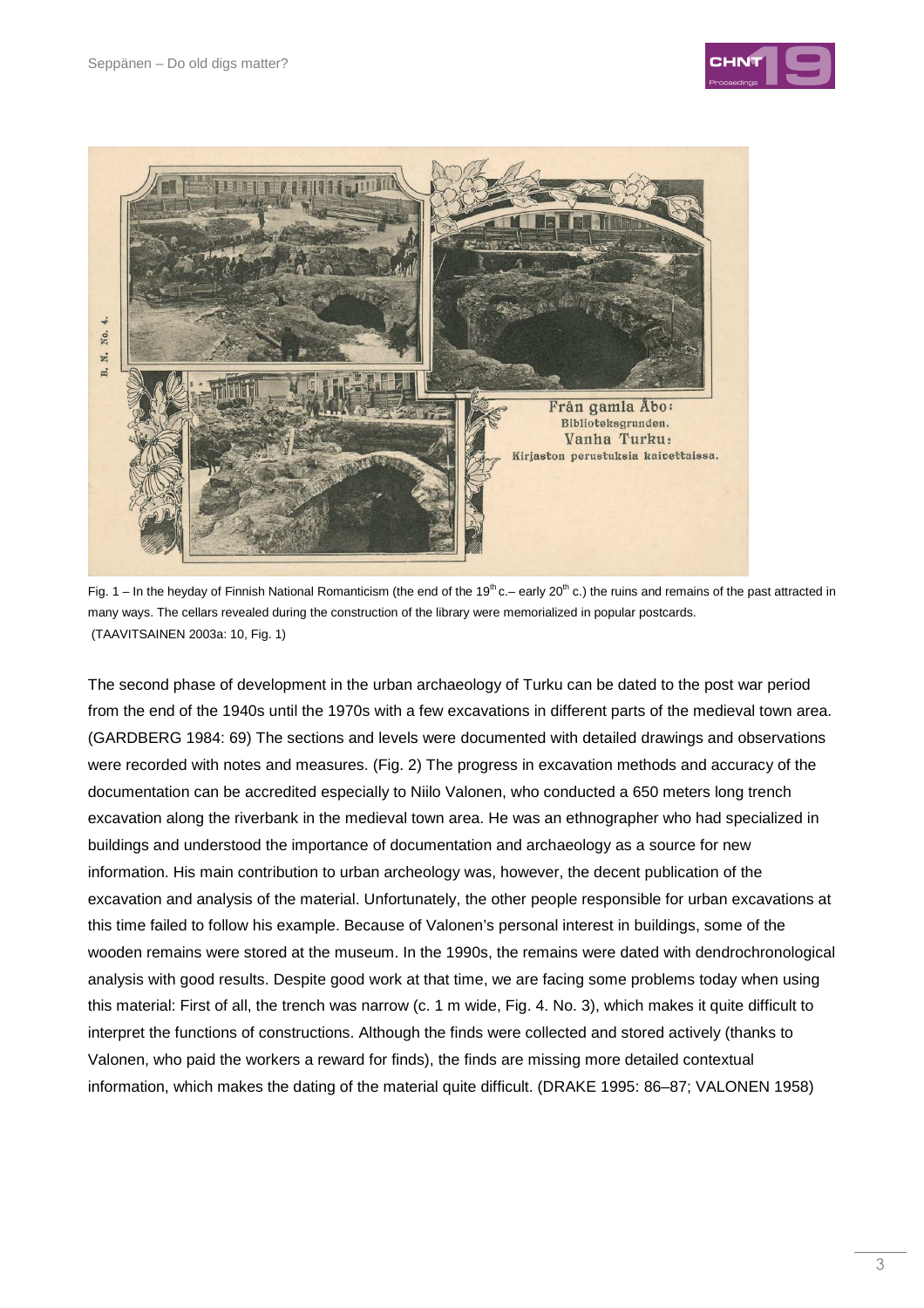



Fig. 2 – During the second phase of urban archaeology in Turku, the layers and constructions were mainly documented with detailed drawings containing notes as well as interpretations. A section drawing of the trench excavation in the area of medieval Dominican Convent includes the description of layers, find and procedures. Although the reports are missing, this kind of documentation gives a general idea about the information the work accomplished and remains and finds detected. (Copyright: Turku Museum Centre.)

The third phase of urban archaeology in Turku started in the early 1980s. This was the time when the principles of stratigraphical excavation methods were introduced in Finland and adapted into practical fieldwork. The excavations of the 1980s were, however, very small in size and the practices of the fieldwork were directed by digging machines and constructors. Consequently, the excavation method was more or less technical and the documentation reflects the combination of different methods. In many cases, stratigraphical thinking was practiced in the post-excavation phase when it was time to interpret the documents drafted during the fieldwork period. Actually, the most important development did not take place in the excavation method, but in the co-operation with scientists from different fields related to environmental analysis and scientific datings. (e.g. KOSTET & PIHLMAN 1989; PIHLMAN 2003b:70) The fourth phase in Turku archaeology started in the mid 1990s. This phase was characterized by large construction activities resulting in extensive rescue excavations. The areas contained well-preserved constructions and plenty of find material, which catalyzed the development of databases and conservation methods. This was also the time when stratigraphical excavation methods and contextual documentation methods became a standard practise and digital documentation methods were introduced into practical fieldwork. Unfortunately, big excavations brought along new problems. As mentioned before, the excavations were carried out as rescue excavations with limited time and insufficient resources. One of the reasons behind the problems was that the calculations and estimations of the resources were based on the past excavations from the 1980s with a little material and poorly preserved constructions. When the reality struck the archaeologists with the wealth of material, it was far too late to renegotiate with constructors, clients and decision makers about more time and resources. This discrepancy caused by the abundance of the material and the lack of time and resources led to compromises in the fieldwork practices. In spite of developed methods, the level of documentation became sometimes defective and was carried out quite

unsystematically meaning that the quality and quantity declined in step with the deterioration of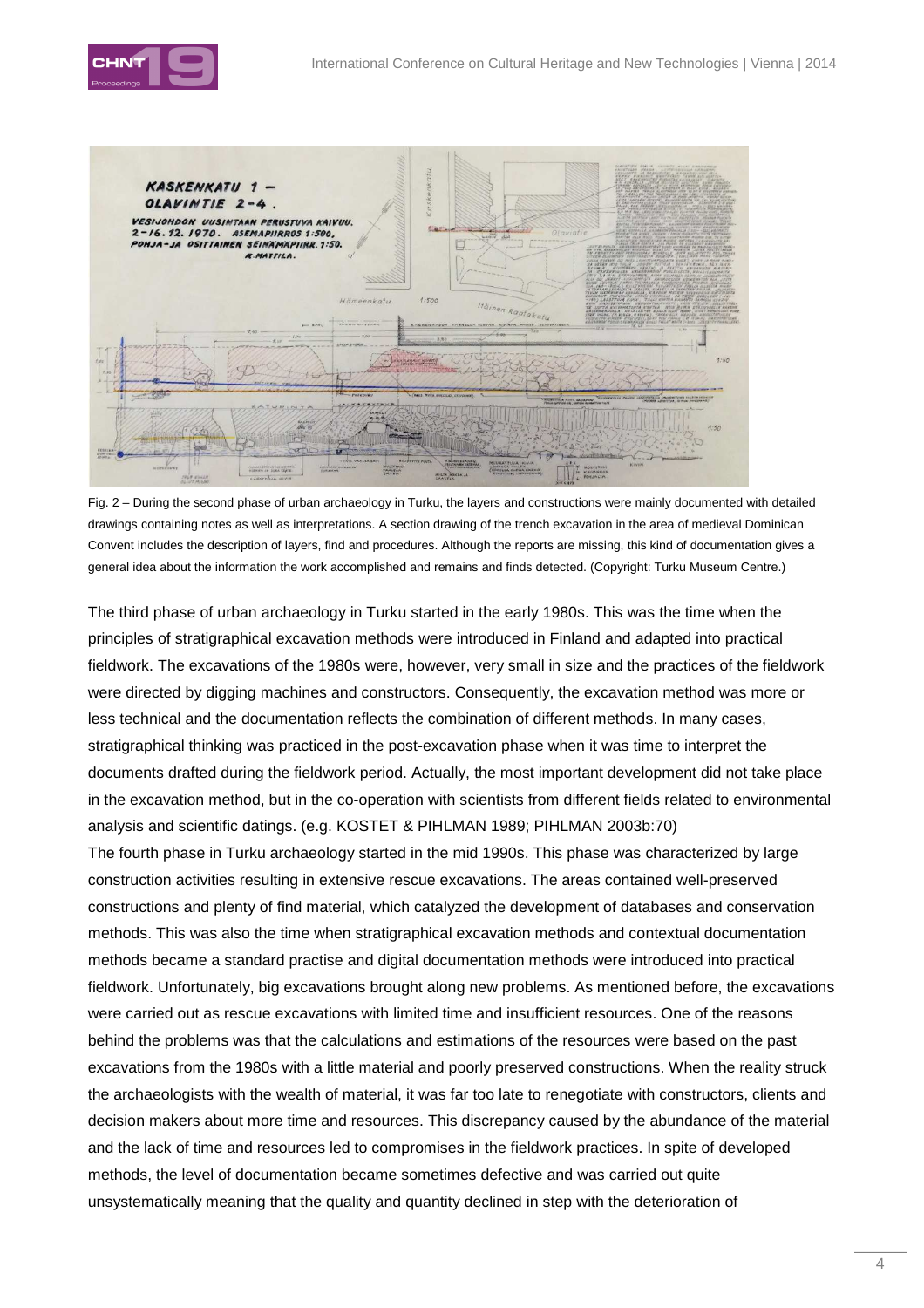

circumstances and the shortage of time and resources. Today, there is still material waiting for listing and analysis from these excavations.



Fig. 3 – The 1990s and early 2000s were characterized by large excavations with plenty of material and well preserved constructions. Despite developed excavation methods, there were situations when the documentation suffered from unfavourable circumstances and lack of resources. A photo presents documentation circumstances on excavations in November 1998. (Copyright: L.Seppänen.)

The fifth phase of development started at the beginning of the 2000s. There have been new excavations of different size nearly every year, but the level of preservation and the number of finds and remains has not hit the records from the previous phase. All excavations have been carried out by the local museum, more or less with the same fieldwork personnel. Consequently, the documentation has been carried out is the same way and thus the excavations are comparable with each other.

All in all, c. 580 registered excavations, archaeological observations and individual discoveries have been made in the town area of Turku since the end of the 19th century. In 1984, before the time of big excavations and methodological development of the third phase, the number was 446. Unfortunately, there are excavations, which are still unreported and waiting for analysis. Today the number of excavation reports exceeds the limit of 160. (KL 2014; PIHLMAN & KOSTET 1986: 68–117) When we think about the number of excavations and studies, Turku is the town number one in the Finnish urban archaeology. The information has been gathered mainly at the local museum, The Museum Centre of Turku, and the material in archives and storages is accessible to students and researchers. Dozens of studies have been made of the material from the recently excavated sites. (E.g. HALONEN 2007; HARJULA 2005, 2008; 2009; KIRJAVAINEN 2004; MAJANTIE 2002; 2007; MARTISKAINEN 2008; PELTONEN 2002; PIHLMAN 2003a; SEPPÄNEN 2000; 2002; SIPILÄINEN 2002; TAAVITSAINEN 2003b; TAMMINEN 1995; TOURUNEN 2002; 2008; UOTILA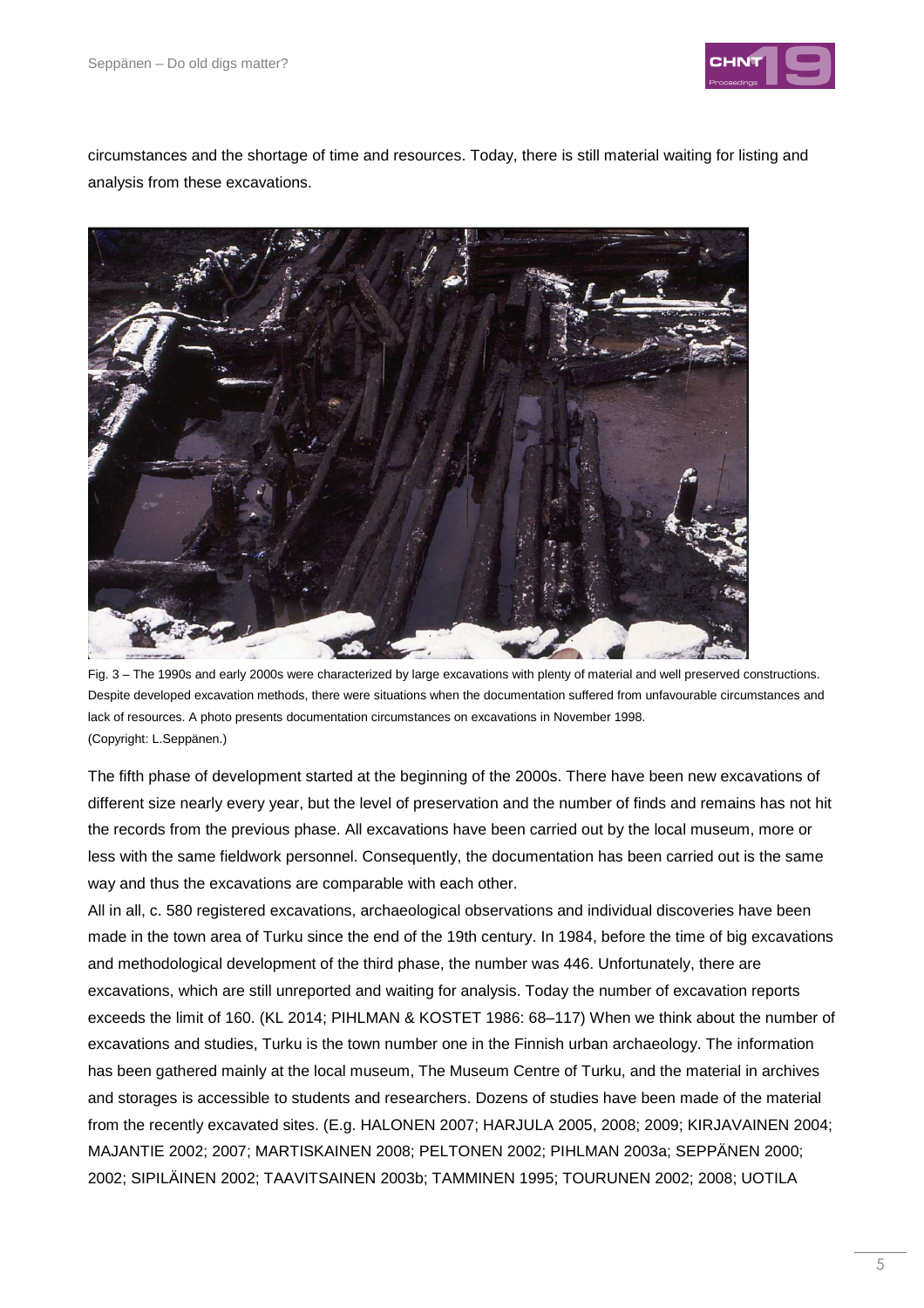

2003; 2007; 2009) However, the lack of a comprehensive survey and processed data seems to rule out comprehensive studies about the history of the town based on archaeological material.

#### **Dialogues between recent excavations and old digs result in new interpretations**

A couple of years ago I finished a large study about the construction and development of Turku from the time of town foundation until c. 1500. (SEPPÄNEN 2012) The starting point for my study was one excavation carried out in 1998, which revealed plenty of find material and well preserved constructions. This excavation launched many studies related to medieval material and still comprises a major repository of information for the archaeology of Turku. (Fig. 4, No. 4)

After I had analyzed the constructions and historical sequence of events in this excavation area, I wanted to compare the material of this area with the other excavated sites. Consequently, I went through all excavations and observations from the town area in order to get an idea what was done with what kind of documentation, results and material. Since my aim was to study the buildings and constructions as well as the development of the town and changes in the townscape, I had to value the importance of each excavation in relation to my topic at that time. After having got an overview about the whole material, I was able to focus on a limited number of excavations, digs and pits, which revealed relevant information for my study. Since my aim was to study the development and changes in buildings, constructions and infrastructure of the town, the main criterion for the use of information from old excavations was the possibility to date the material. Consequently, I needed to confine myself with the material I was able to date or which had been dated during previous studies.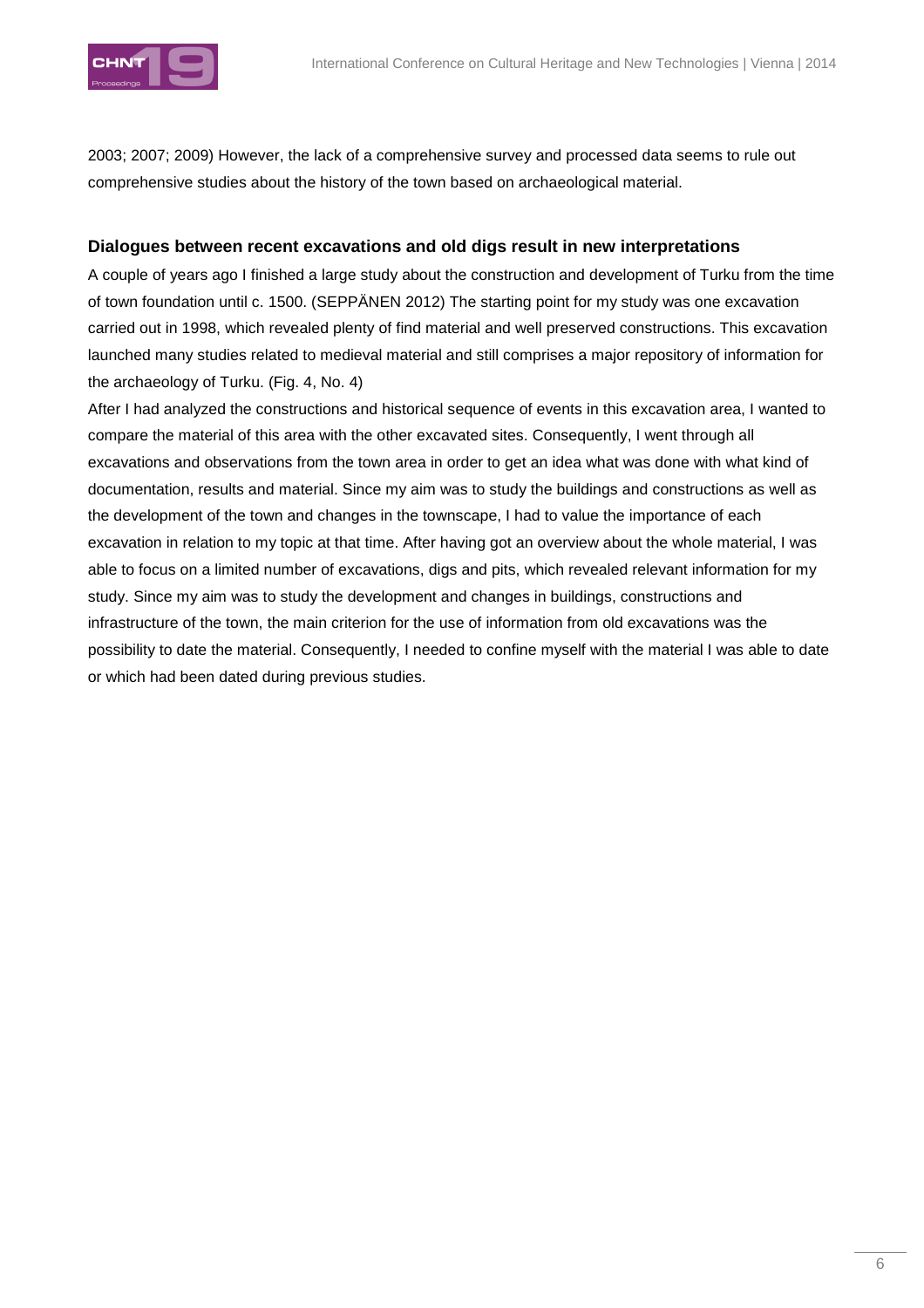



Fig. 4 – The map presents the most meaningful excavations and archaeological observations, which contributed to my studies concerning the construction activities during the first two centuries in Turku (c. 1300–1500). The number of excavations is less than 20. However, they cover the whole medieval town area. The yellow area marks the town as it was presented in the oldest map from the 1630s. The grey lines depict the present layout of the town. (Copyright: L. Seppänen)

In my study about constructions and changes in the townscape of the medieval Turku, I noticed that also the material from older excavations reveals useful information. I was able to reinterpret some of the old remains with the help of the new material and on the other hand, the old material fulfilled the picture I was able to create with the help of new datings and material. I give you just two examples as a proof of usefulness of the old material for my own study. The first example represents information on a small scale:

I was able to reinterpret a construction that was found nearby the river running across the town during a trench excavation in the early 1950s. (Fig. 5 & Fig. 4, No. 3) Based on the comparative material from the excavations in 1998, I interpreted the construction as a part of a watermill. The watermill belonged probably to the Dominican convent, which situated in the vicinity up the hill. The watermill might have been built for the brewing activities of the convent in the early 14th century.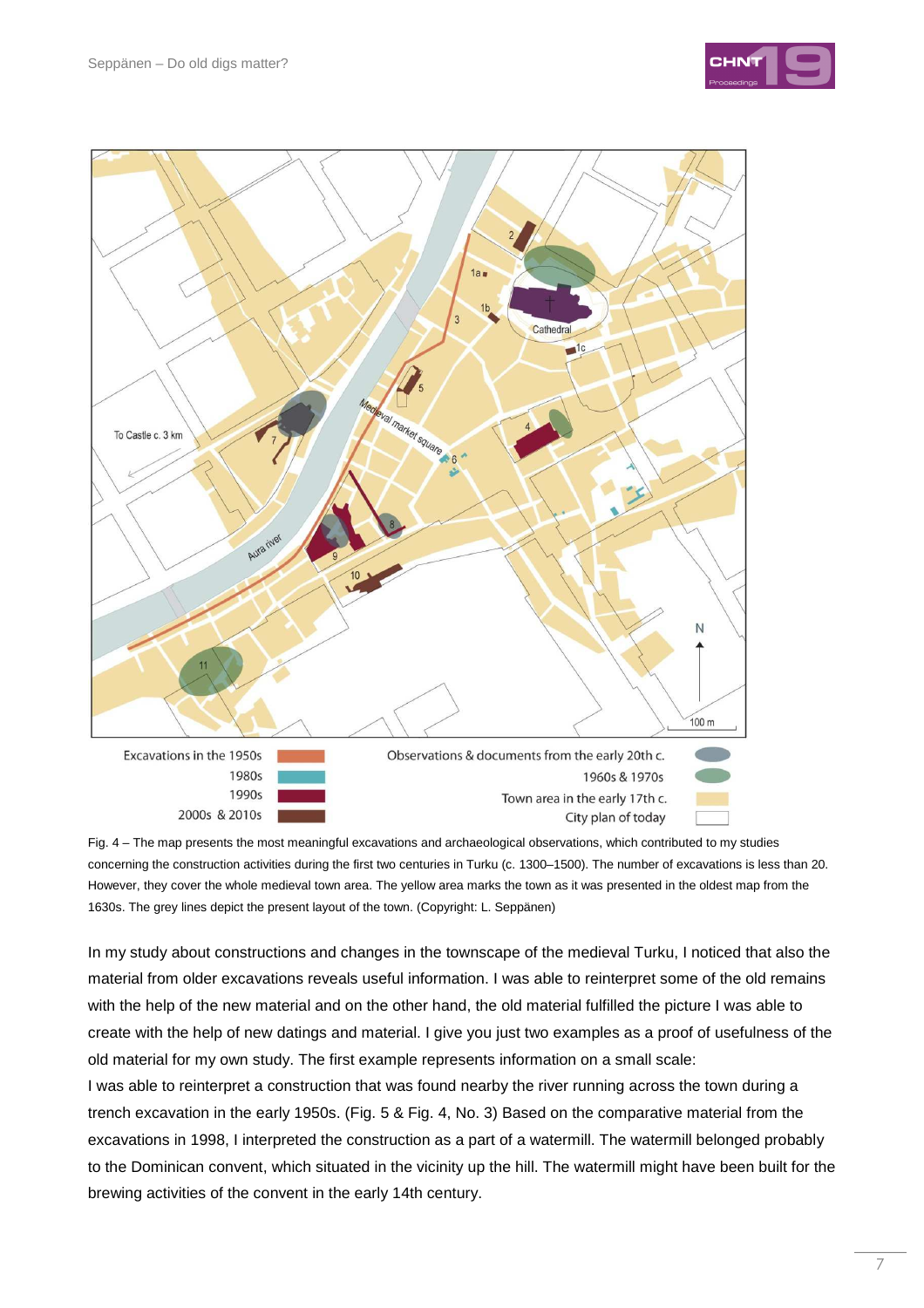

The dating of the construction is problematic and so is the dating of the convent as well. The oldest finds from this area are from the 14th century. According to the written sources, the Dominican order came to Finland in 1249 but probably the base for the order did not situate in this area before the early 14th century. The same kind of a watermill was found in Lübeck and it was dated to the 1290s. It is very unlikely that the watermill in Turku would be of the earlier date and on the basis of other evidence it is possible that the construction can be dated to the 14th century. (SEPPÄNEN 2012: 858–861)



Fig. 5 – A timber frame found in 1953 between the River Aura and medieval Dominican Convent could have been a part of a water-mill. (Copyright: Turku Museum Centre. Drawing: R. Mattila)

The other example represents information on a larger scale. During my study, I ended up with an idea that the town was planned and created systematically at the beginning of the 14th century. The planning of the town included the planning of the street network as well. The starting point for the street network would have been the medieval market square from where the main roads and first streets of the town would have departed. Four main roads led to the north (Satakunta), north-east (Häme), south-east (Uusimaa and the town of Vyborg) and the castle situating on the estuary of River Aura at the distance of c. 3 km from the market square. The first streets would have reached the most important buildings of the town: the cathedral, the convent, one big building (possibly a church or some sort of an assembly building for German merchants) and St. Nicolas Guild hall. (Fig. 6) The evidence of these last two buildings derives from excavations carried out in the early 20th century and from the 1950s. They support my idea, according to which the central point for planning the town would have been the market square and not the cathedral as stated by previous researches. (SEPPÄNEN 2012: 911–912)

Only these two examples demonstrate that it was worth looking at the older material and place them in a wider context provided by new excavations and ideas. However, in order to get new information from old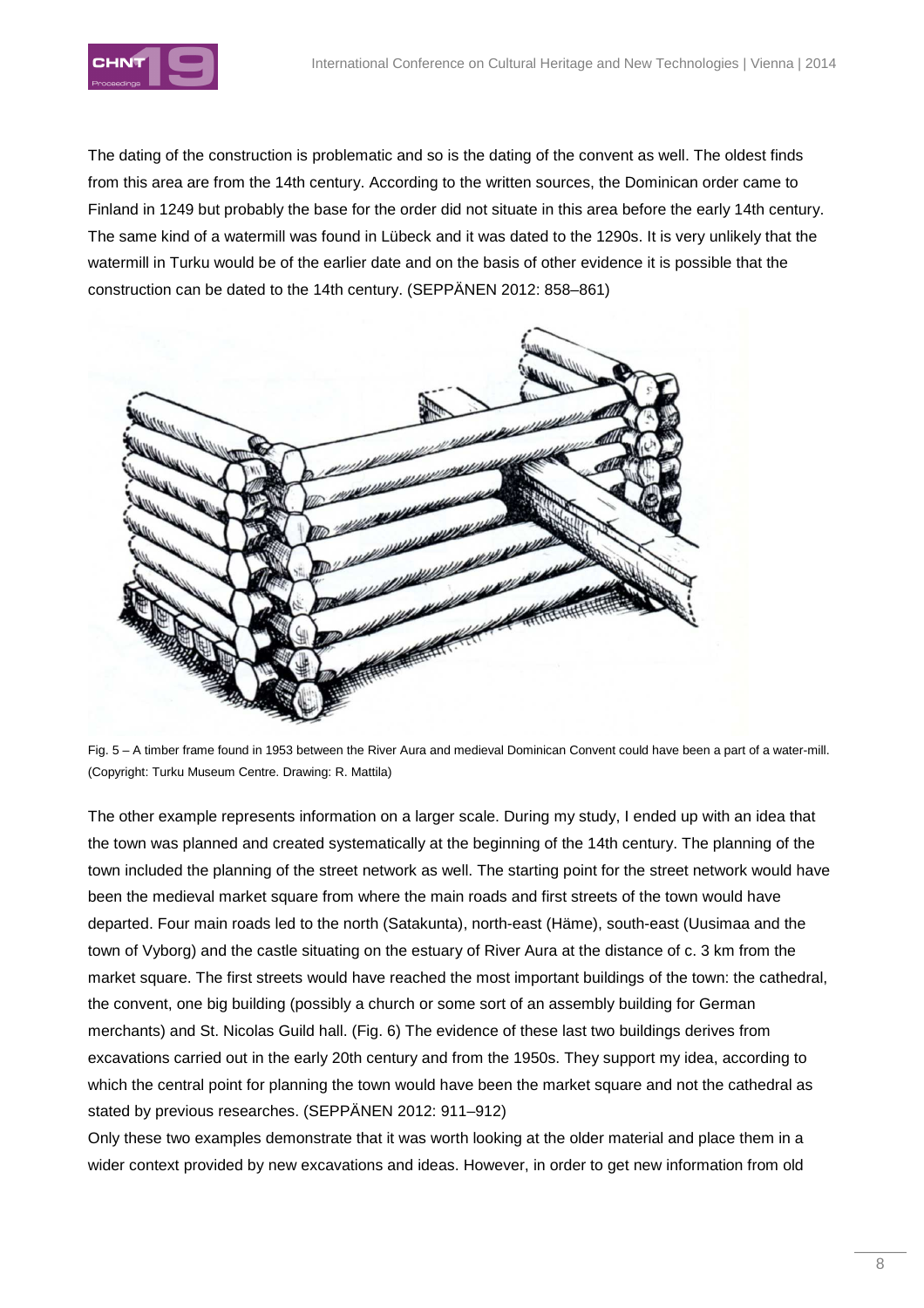

excavations I needed evidence and material from more recent excavations and fresh approaches based on detailed analysis of the datable material and comprehensive study of new material.



Fig. 6 – The oldest map of Turku from the 1630s. The checked area depicts the inhabited area in the early 14th century. The main roads to the north, south-east and north-east (1–3) and to Turku Castel (4) departed from the market square (a). The market square was also a starting point for the first streets (5–9) leading to the cathedral (b), Dominican convent (c), a big building discovered in the 1950s (d) and St. Nicholas Guild hall (e). (Copyright: L. Seppänen)

### **Heading for a wider survey**

My study, which I concluded two years ago, contained obvious selectivity since the focus of my study was in the buildings, constructions, changes and development of the town. During my study, I got an idea of composing a wider survey of all excavations of Turku. The survey is based on a more objective basis and not only for specific questions within a particular study. A comprehensive survey of this kind gives a more holistic understanding about the existing material and lays foundations for future studies of many kinds. The survey provides us with the basic information about the existence, quantity and quality of different kind of evidence. This kind of information serves researchers with different interests in many ways offering a practical tool for city planners and developers too.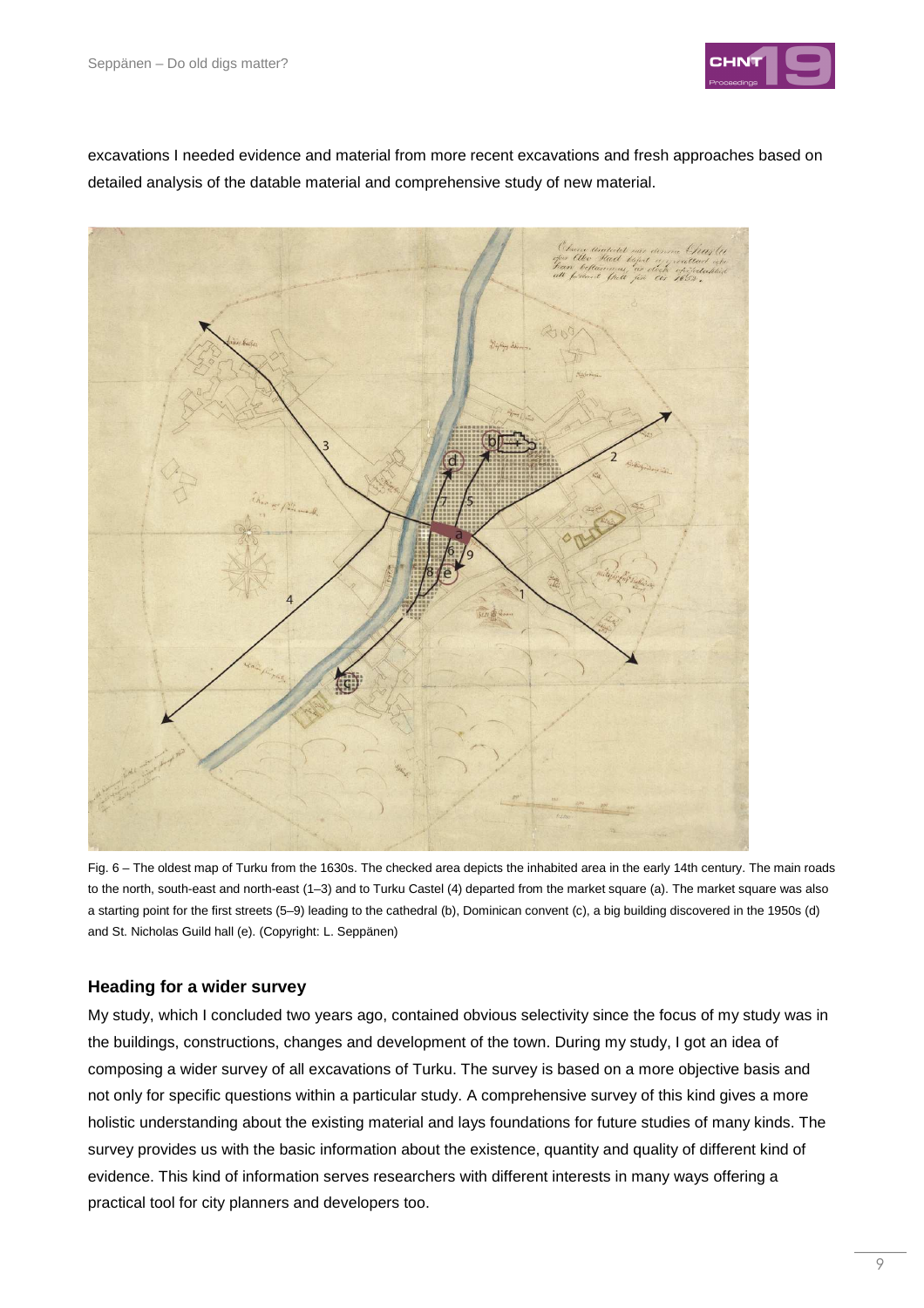

The survey is based on a database including all archaeological excavations, the main information given by the material and data and links to material studies, reports, articles and so on. The database enables inquiries of different kind related to constructions, artefacts, samples and documentation as well as preservation, availability and research of the material. The aim of the project is ambitious and the amount of work it entails has understandably raised the question whether the output will be worth input and all that effort.

Archaeologists who have worked on the material from old excavations are all aware of the problems and challenges what this kind of survey brings along. In my case, the biggest problem is the dating of the data, creating chronology and relations between different excavations. Dating the remains of constructions can be very problematic since there is no possibility to make scientific datings of the remains at this phase. Awareness of all the problems related to the representativeness and dating of the find material gives a realistic perspective and approach to the material but does not, however, minimize the actual work of going through the material which this kind of survey includes. At the moment, the project is at the preliminary stage still raising resources and collecting the available data. Despite the enormous work ahead and possible problems related to the resources and the administrational setting of the project including the control of the data, the aim is still the same: to increase the knowledge about the archaeological and cultural heritage of the town on a larger scale and catalyze collaboration between different parties engaged in urban research and town planning.

#### **References**

APPELGREN, H. (1902) "Det underjordiska Åbo," Finskt Museum 1901: 49–65.

DAHLSTRÖM, S. (1929) Åbo brandk 1827. Studier i Åbo stads byggnadshistoria intil 1843 I. Åbo: Bidrag till Åbo stads historia utgivna av styrelsen för Åbo stads historiska museum, andra serien.

DRAKE, K (1984) "Stadsarkeologisk forskning i Åbo – Kaupunkiarkeologista tutkimusta Turussa" Historiallisen ajan arkeologia Suomessa – Den historiska tidens arkeologi i Finland, Raportteja / rapport 6. Toim. H. Brusila, K. Drake & E. Mikola. Turun maakuntamuseo: 92–101.

DRAKE, K (1995) Menneisyys, nykyisyys, tulevaisuus. Turun kaupungin Historiallinen museo – Turun maakuntamuseo 1881–1981. Turun maakuntamuseo.

GARDBERG, C.J (1984) "Medeltids arkeologi i Finland – Keskiajan arkeologiaa Suomessa", Historiallisen ajan arkeologia Suomessa – Den historiska tidens arkeologi i Finland, Raportteja / rapport 6. Toim. H. Brusila, K. Drake & E. Mikola. Turun maakuntamuseo: 65–70.

HALONEN, A.-M. (2007) Luu- ja sarviesineitä historiallisen ajan Turussa. Åbo Akademin tontin kaivauksen esineistöä esineen elämä teorian kautta tarkasteltuna. Turku University: Unpublished MA-thesis, Archives of the department of Archaeology.

HARJULA, J. (2005) Sheats, Scrabbards and Grip Coverings. The use of leather for portable personal objects in the 14th –16th century Turku. Turku: Archaeologia Medii Aevii Finlandiae X. Suomen keskiajan arkeologian seura – Sällskapet för medeltidsarkeologi i Finland. (Licenciate thesis, Turku University)

HARJULA, J. (2008) Before the Heels. Footwear and Shoemaking in Turku in the Middle Ages and at the Beginning of the Early Modern Period. Turku: Archaeologia Medii Aevii Finlandiae XV. Suomen keskiajan arkeologian seura – Sällskapet för medeltidsarkeologi i Finland. (PhD-thesis, Turku University)

HARJULA, J. (2009) "Valoa ja varjoa. Keskiaikainen soihtu Åbo Akademin päärakennuksen tontin kaivauksista" Maasta, kivestä ja hengestä. Earth, Stone and Spirit. Markus Hiekkanen Festschrift. Toim. / Ed. H.-M. Pellinen. Kulttuurien tutkimuksen laitos, arkeologia,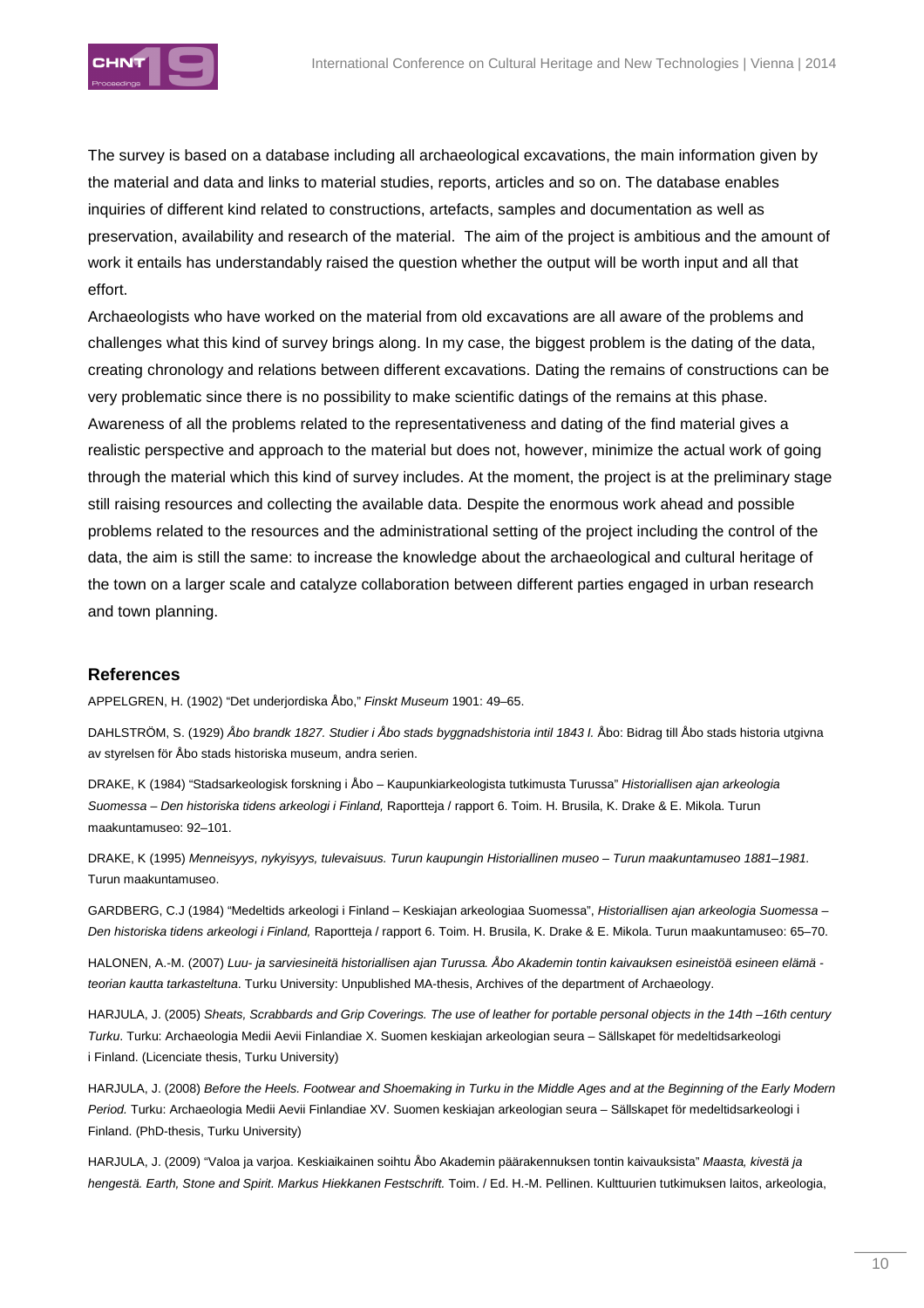

Turun yliopisto, Taiteiden tutkimuksen laitos, taidehistoria, Helsingin yliopisto, Suomen kirkkohistoriallinen seura, Suomen keskiajan arkeologinen seura: 314–320.

KIRJAVAINEN, H. (2004) Kudo sarkaa, osta verkaa… Menetelmällinen näkökulma Åbo Akademin tontin keskiaikaisiin tekstiililöytöhin. Turku University: Unpublished MA-thesis, Archives of the department of Archaeology.

KL (2014) = KAUPUNKIARKEOLOGINEN LUETTELO (KL) TURKU 1.1.1985–17.7.1985. Turun Museokeskus / The Museum Centre of Turku.

LAAKSONEN, H (2007) Turun historiaa kahdeksalta vuosisadalta. Turku: Turun Historiallinen Arkisto 59.

KOSTET, J. & PIHLMAN, A. (Eds) (1989) Turun Mätäjärvi / Mätäjärvi i Åbo. Turun maakuntamuseo / Åbo landskapsmuseum: Raportteja / Rapport 10.

MAJANTIE, K. (2002) "Kaakeleita keskiajan Turusta. Kaakeliuunin varhaisvaiheista / Kakel i det medeltida Åbo. Om kakelugnens tidiga skeden", ABOA 2001, vuosikirja 65/2001. Toim. M. Willner–Rönnholm. Turun maakuntamuseo, Åbo Landskapsmuseum, årsbok, Turku provincial museum: 39–52.

MAJANTIE, K. (2007) "Kaakeliuunin käyttöönotto – savutonta lämpöä ja kantaaottavia kuvia / The introduction of the ceramic tile stove: smokeless heating and politico–religious imagery", Ruukkuja ja Ruhtinaita. Saviastioita ja uunikaakeleita ajalta 1400–1700 / Pots and Princes. Ceramic vessels and stone tiles from 1400–1700. Fat och Furstar. Lerkärl och ugnskakel från 1400–1700. Ed. K. Majantie. Archaeologia Medii Aevi Finlandiae XII. Aboa Vetus & Ars Nova, Suomen keskiajan arkeologian seura, Turku: 36–45.

MARTISKAINEN, H. (2008) Turun kaupunkikaivausten värttinänkehrät 1300–1700-luvuilla. Turku University: Unpublished MA-thesis, Archives of the department of Archaeology.

PIHLMAN, A. (2003a) "Kaupunki, maaseutu ja keskiaikaiset saviastiat", Kaupunkia pintaa syvemmältä – Arkeologisia näkökulmia Turun historiaan, Archaeologia Medii Aevi Finlandiae IX. Toim. L. Seppänen. Turku: TS-Yhtymä & Suomen keskiajan arkeologian seura – Sällskapet för medeltidsarkeologi i Finland: 195–206.

PIHLMAN, A. (2003b) "Åbo Akademin päärakennuksen tontin kaivaukset osana Turun kaupunki-arkeologiaa", Kaupunkia pintaa syvemmältä – Arkeologisia näkökulmia Turun historiaan, Archaeologia Medii Aevi Finlandiae IX. Toim. L. Seppänen. Turku: TS-Yhtymä & Suomen keskiajan arkeologian seura – Sällskapet för medeltidsarkeologi i Finland: 69–76.

PELTONEN, N. (2002) Karjaeläinten hyödyntäminen kaupunkikulttuurissa – esimerkkiaineistona Åbo Akademin tontin luulöydöt. Turku University: Unpublished MA-thesis, Archives of the department of Archaeology.

SIPILÄINEN, K. (2002) Turun keskiaikaiset lelulöydöt. Turku University: Unpublished MA-thesis, Archives of the department of Archaeology.

TAAVITSAINEN, J.-P. (2003a) "Piirteitä Turun arkeologian historiasta", Kaupunkia pintaa syvemmältä – Arkeologisia näkökulmia Turun historiaan, Archaeologia Medii Aevi Finlandiae IX. Toim. L. Seppänen. Turku: TS-Yhtymä & Suomen keskiajan arkeologian seura – Sällskapet för medeltidsarkeologi i Finland: 9–24.

TAAVITSAINEN, J.-P. (2003b) "Pyhiinvaellusmerkkejä hiippakunnan pääkaupungista", Kaupunkia pintaa syvemmältä – Arkeologisia näkökulmia Turun historiaan, Archaeologia Medii Aevi Finlandiae IX. Toim. L. Seppänen. Turku: TS-Yhtymä & Suomen keskiajan arkeologian seura – Sällskapet för medeltidsarkeologi i Finland: 307–320.

TAMMINEN, M (1995) Ikkunalasi Aboa Vetus –kaivausten valossa. Turku University: Unpublished BA-thesis, Archives of the department of Archaeology.

TOURUNEN, A. (2002) Karjanhoito keskiajan Turussa. Arkeo-osteologinen analyysi Åbo Akademin tontin eläinluuaineistosta. Turku University: Unpublished MA-thesis, Archives of the department of Archaeology.

TOURUNEN, A. (2008) Animals in an Urban Context. A Zooarchaeological Study of the Medieval and Post-Medieval town of Turku. Turun yliopisto: Turun yliopiston julkaisuja, Annales Universitati Turkuensis, sarja – ser B osa –tom. 308. Humaniora. (PhD-thesis, Department of Archaeology)